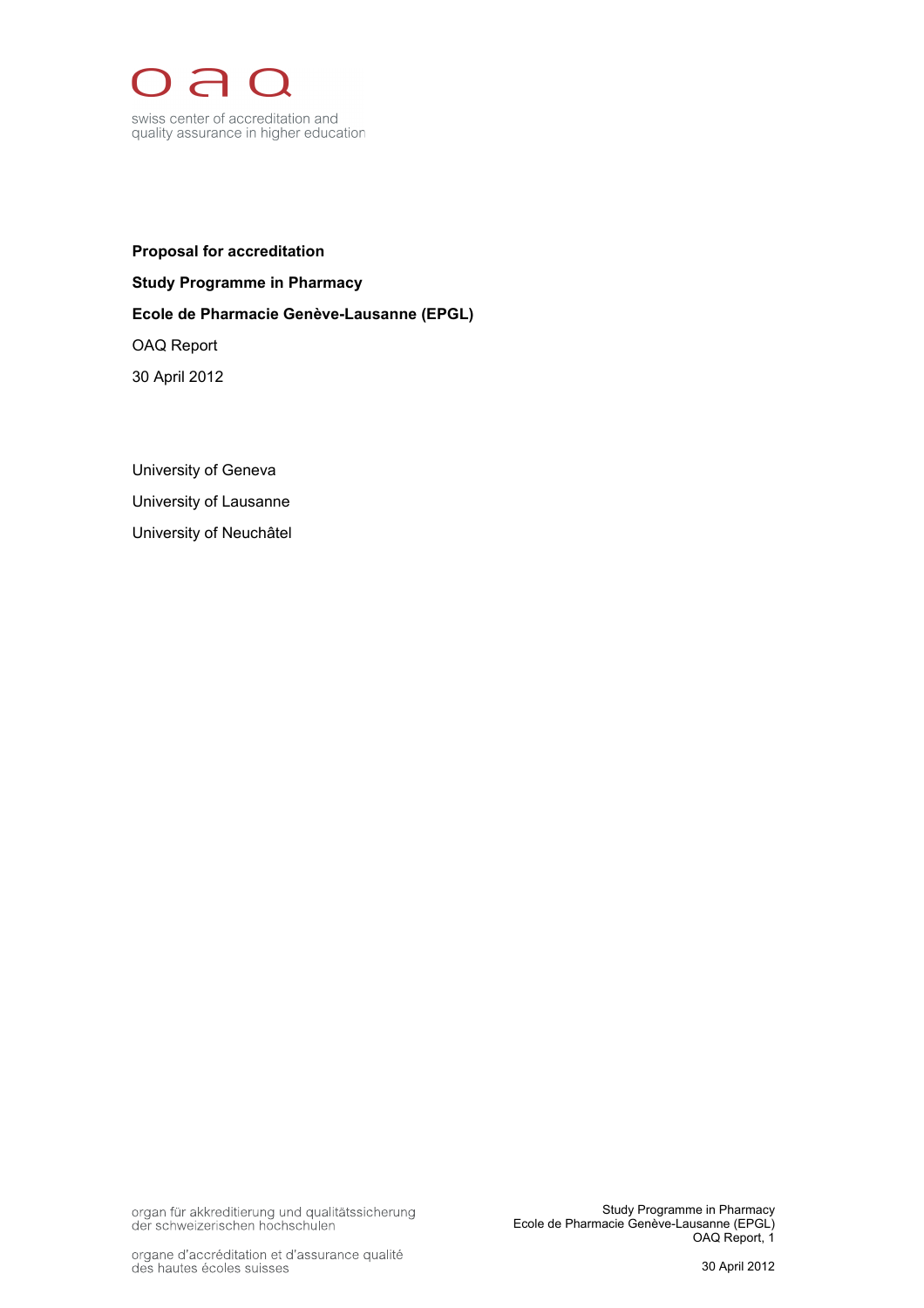

# **Content**

| 1 |     |                                                                                       |  |  |
|---|-----|---------------------------------------------------------------------------------------|--|--|
|   |     |                                                                                       |  |  |
|   |     |                                                                                       |  |  |
|   |     |                                                                                       |  |  |
|   |     |                                                                                       |  |  |
|   |     |                                                                                       |  |  |
| 2 |     |                                                                                       |  |  |
|   |     |                                                                                       |  |  |
|   |     |                                                                                       |  |  |
|   |     |                                                                                       |  |  |
|   |     |                                                                                       |  |  |
|   |     | 2.5 Position statement of the unit under accreditation on the experts' report  9      |  |  |
|   | 2.6 |                                                                                       |  |  |
|   | 2.7 |                                                                                       |  |  |
|   |     | 2.8 Position statement of the "Ecole de Pharmacie Genève-Lausanne" according to Art.  |  |  |
| 3 |     |                                                                                       |  |  |
|   |     | 3.1 OAQ's proposal for accreditation according to UFG to the attention of the SUC11   |  |  |
|   |     | 3.2 OAQ's proposal for accreditation according to MedBG to the attention of the Swiss |  |  |
|   |     | 3.1 Antrag des OAQ auf Akkreditierung gemäss UFG an die SUK  12                       |  |  |
|   |     | 3.2 Antrag des OAQ auf Akkreditierung gemäss MedBG an den Schweizerischen             |  |  |
|   | 3.1 | Proposition de l'OAQ relative à l'accréditation selon la LAU adressée à la CUS 13     |  |  |
|   | 3.2 | Proposition de l'OAQ relative à l'accréditation selon la LPMed adressée au Conseil    |  |  |
| 4 |     |                                                                                       |  |  |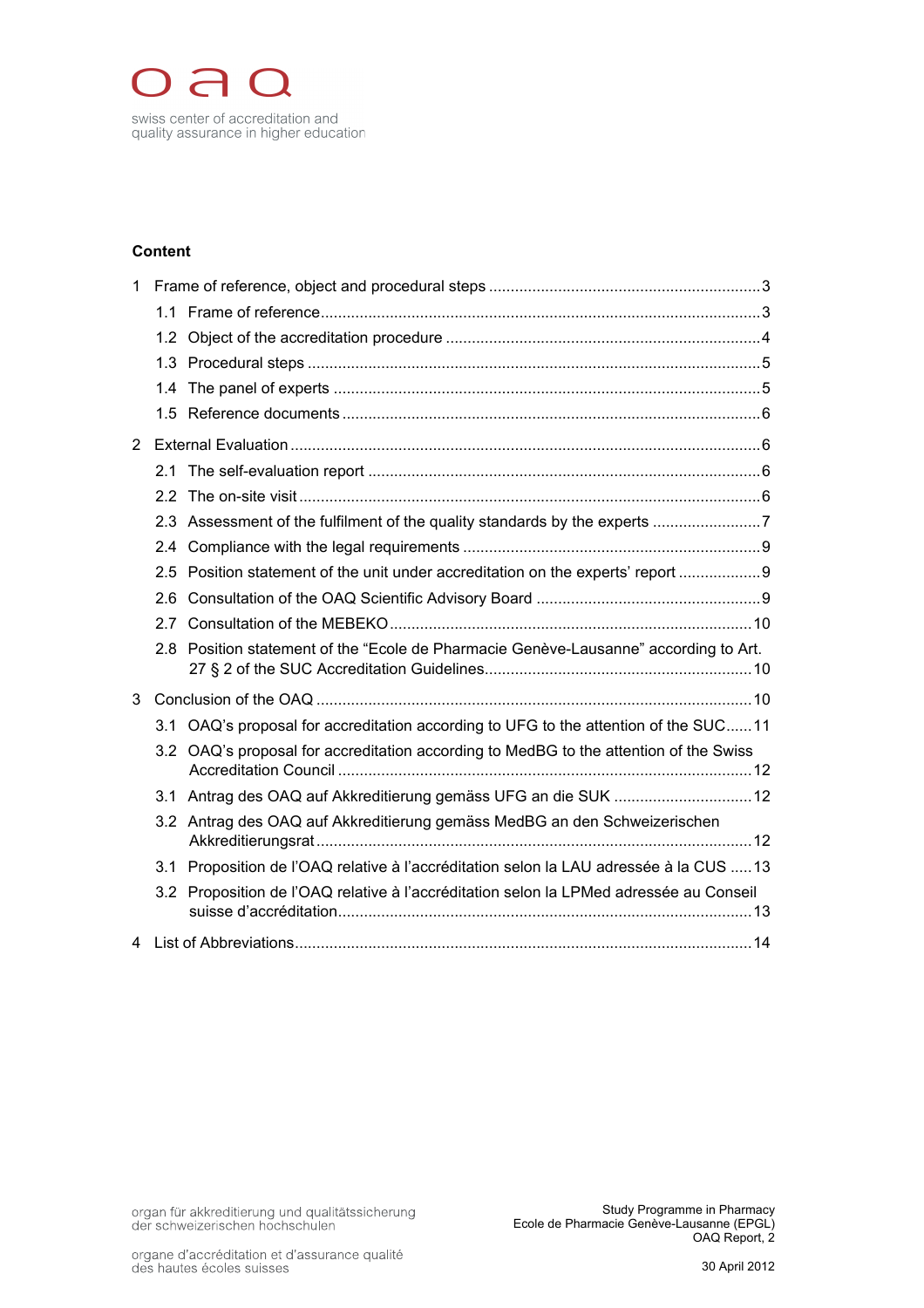

# **1 Frame of reference, object and procedural steps**

## **1.1 Frame of reference**

The accreditation of study programmes leading to a Federal Diploma in Pharmacy is mandatory according to the Federal Law on Medical Professions of 23 June 2006 (MedBG, Art. 23 § 1)<sup>1</sup>. The Federal Law on Financial Aid to Universities of 8 October 2009 (UFG)<sup>2</sup> and Art. 24 § 1 MedBG define the criteria that must be fulfilled for accreditation of study programmes. The legally defined educational objectives are of key importance (Art. 4 MedBG, Art. 6-10 MedBG).

The quality assessment is based upon Quality Standards<sup>3</sup> that were developed by the Deans of the five Swiss Medical faculties, in cooperation with the Swiss Center of Accreditation and Quality Assurance in Higher Education (OAQ) and the Federal Office for Public Health (FOPH). They were based on the internationally accepted "Basic Medical Education WFME Global Standards for Quality Improvement<sup>14</sup> and authorised on 11 June 2003 by the Joint Commission of the Swiss Medical Schools (SMIFK). In 2007 and 2010 on behalf of the FOPH, the OAQ revised and adapted the quality standards to the MedBG and to the specificities of pharmacy in consultation with the three Swiss academic institutions responsible for the pharmaceutical education. Those Quality Standards comply with the international recommendations of the "Pharmacy Education Taskforce".<sup>5</sup>

This work resulted in the development of the quality standard set "Accreditation of Study Programmes in Pharmacy. Quality Standards<sup>"6</sup>, dated April 2010, which comprises the educational objectives specified in Art. 4, 6, 7, 8 of the MedBG as well as the general and specific quality standards for study programmes outlined in the Accreditation Guidelines of the Swiss University Conference  $(SUC)^7$ .

Between March 2010 and August 2012 the OAQ conducts the accreditation procedures of all the Bachelor and Master programmes in Veterinary Medicine, Human Medicine, Dental Medicine and Pharmacy.

These procedures foresee the assessment of the fulfilment of the accreditation criteria according to the MedBG as well as the fulfilment of the quality standards according to the SUC Accreditation Guidelines.

<sup>&</sup>lt;sup>1</sup> Bundesgesetz über die universitären Medizinalberufe vom 23. Juni 2006 (MedBG), SR 811.11.

<sup>2</sup> Bundesgesetz über die Förderung der Universitäten und über die Zusammenarbeit im Hochschulbereich vom 8. Oktober 1999 (UFG), SR 414.20.

<sup>&</sup>lt;sup>3</sup> Accreditation of Study Programmes in Pharmacy / Pharmaceutical Sciences, Quality Standards, April 2010, Federal Department of Home Affairs (FDHA), Federal Office of Public Health (FOPH), from now quoted as "Quality Standards".

<sup>4</sup> The standards of the World Federation for Medical Education (WFME) can be downloaded on www.wfme.org

<sup>&</sup>lt;sup>5</sup> www.fip.org/pharmacy\_education 6 www.bag.admin.ch/themen/berufe/03937/03939/index.html?lang=de

<sup>7</sup> Guidelines of the Swiss University Conference for Academic Accreditation in Switzerland (Accreditation Guidelines) of 28 June 2007, SR/RS 414.205.3.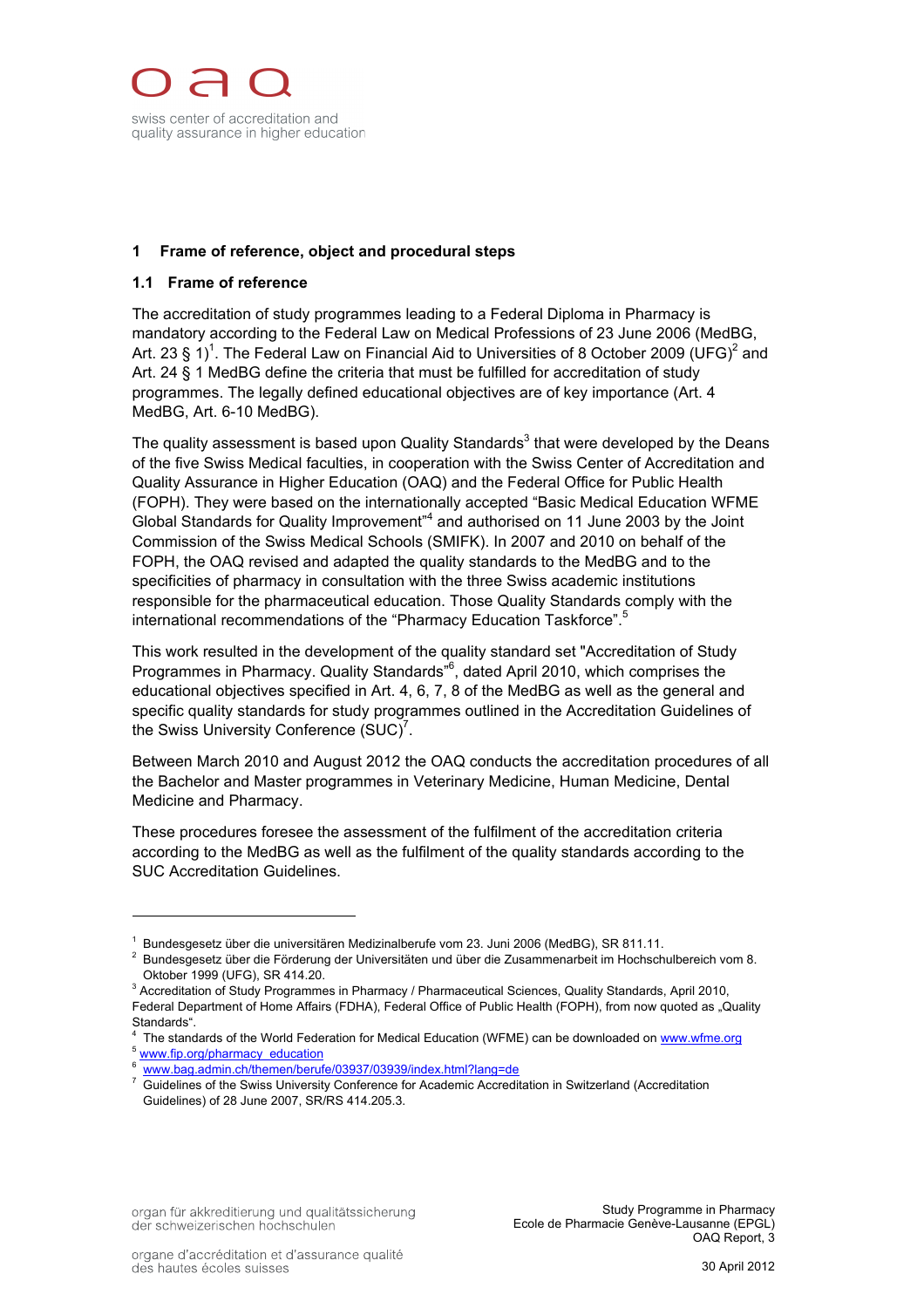The accreditation proposals to the two accrediting bodies, the SUC (UFG criteria) and the Swiss Accreditation Council (MedBG criteria) are each limited to the respective quality criteria. However, the accreditation decision according to UFG is a precondition for accreditation according to MedBG.

The conceptual planning of the procedures as well as all accompanying instruments were defined by the OAQ under the mandate of the FOPH and in cooperation with the SUC and the FOPH itself.

# **1.2 Object of the accreditation procedure**

The object of the accreditation procedure is the study programme in Pharmacy (full cycle, including the BSc in Pharmaceutical Sciences – BPharm – and the MSc in Pharmacy – MPharm) of the "Ecole de Pharmacie Genève-Lausanne" (EPGL). The EPGL was created in 2003, after the transfer of the Section of Pharmacy of the University of Lausanne (UNIL) to the Faculty of Sciences at the University of Geneva (UNIGE). The operational governance and the strategic planning of the EPGL is assured by the University of Geneva $^8$ , which offers the full study programme in Pharmacy, from the first year BPharm to the end of the MPharm.

The EPGL has developed a strong partnership with the Universities of Lausanne and Neuchâtel (UNINE), allowing the students enrolled in the BSc in Pharmaceutical Sciences programme to follow the first year (BPharm-1) of their studies at either of these institutions. The first year programme focuses on core courses on basic natural and biological sciences. The terms of the collaboration between UNIGE, UNIL and UNINE were defined in a convention.<sup>9</sup>

At the University of Lausanne, the School of Biology, which is part of the Faculty of Biology and Medicine, is responsible for the first year of the BPharm. The majority of the students continue their studies at the University of Geneva, but they nevertheless have the possibility to continue their studies at the ETH Zurich or at the University of Basel.<sup>10</sup>

At the University of Neuchâtel, the first year courses of the BPharm are provided by the Faculty of Science. The students attend some courses together with students of the BSc in Biology, and follow some additional courses specifically dedicated to the pharmaceutical sciences. As for the students from the University of Lausanne, they can continue their studies at the University of Geneva, but also at the ETH Zurich or at the University of Basel.<sup>11</sup>

<sup>&</sup>lt;sup>8</sup> Self-evaluation report prepared in view of the accreditation of the study programme in Pharmacy, University of Geneva, University of Lausanne, University of Neuchâtel, p. 4. Thereafter cited as Self-evaluation report.

<sup>&</sup>lt;sup>9</sup> Self-evaluation report, p.4.

<sup>&</sup>lt;sup>10</sup> Self-evaluation report, p.7.

<sup>&</sup>lt;sup>11</sup> Self-evaluation report, p.8.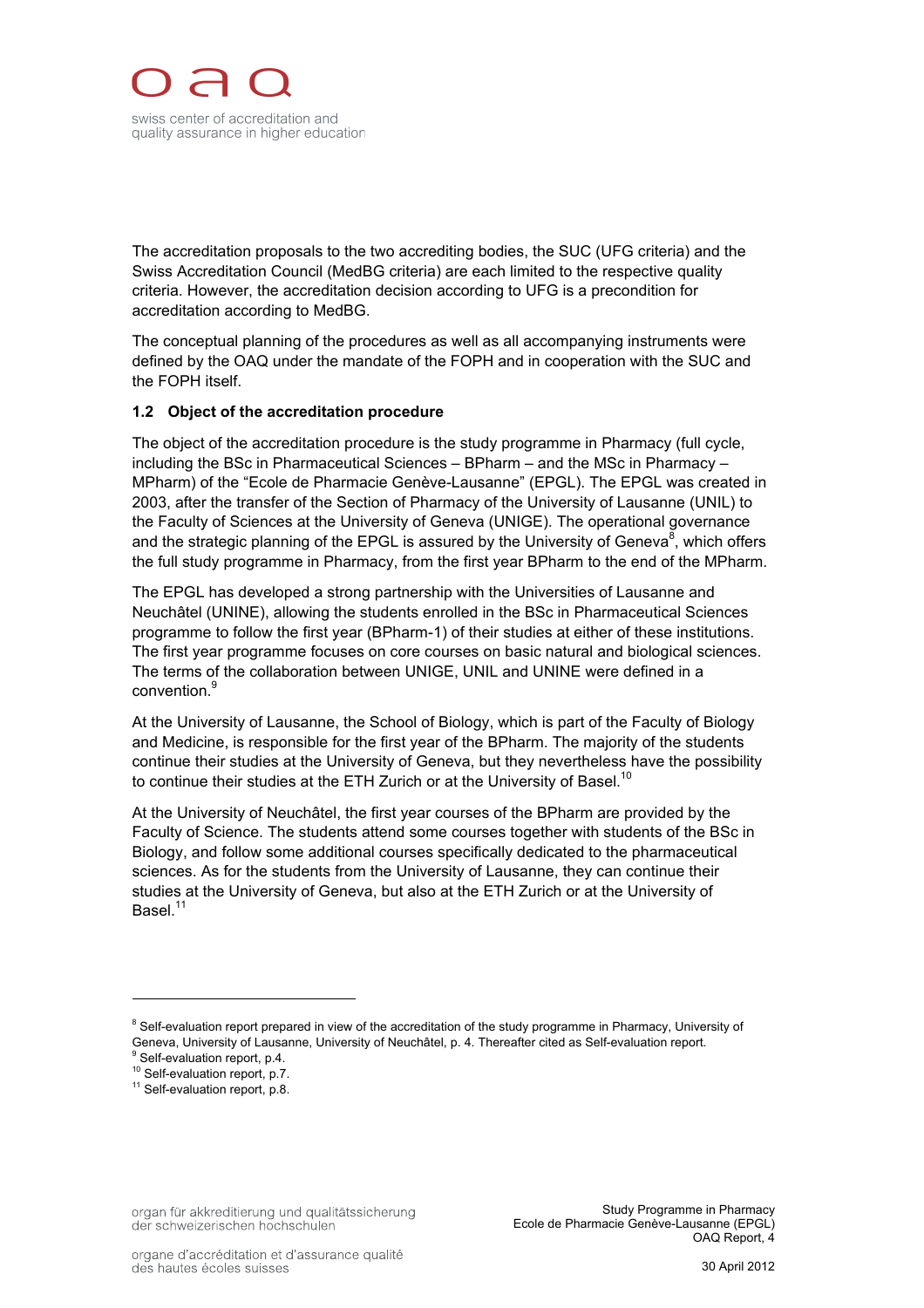

In 2010, there were 355 students enrolled in the study programme in Geneva, and 60 students graduated. 16 professors and 8 "Maîtres d'enseignement et de recherche" teach the pharmacy students and supervise 105 doctoral students (PhD).

In Lausanne, the number of  $1<sup>st</sup>$  year students is stable with 29 students enrolled in 2010. In Neuchâtel, 14 students were registered for the year 2010.

#### **1.3 Procedural steps**

| Opening of the procedure                                                                              |
|-------------------------------------------------------------------------------------------------------|
| Approval of the experts' panel by the Swiss Accreditation<br>Council                                  |
| Approval of the experts' panel by the Scientific Advisory Board<br>of the OAQ                         |
| Self-evaluation report of the EPGL                                                                    |
| On-site visit of the EPGL                                                                             |
| Preliminary experts' report                                                                           |
| Position statement of the EPGL (including position according to<br>Art. 27 § 2 of the SUC Guidelines) |
| Final experts' report                                                                                 |
| Draft OAQ report with proposal on accreditation decision                                              |
| Statement of the Scientific Advisory Board of the OAQ                                                 |
| Statement of the MEBEKO                                                                               |
| Final OAQ report with proposal on accreditation decision                                              |
|                                                                                                       |

The procedure was properly conducted under all formal aspects and legal requirements.

## **1.4 The panel of experts**

- Prof. Dr. Claus-Michael LEHR, Peer Leader (Universität Saarland, Germany)
- Prof. Dr. Claude MAILLHOT, expert (Université de Montréal, Canada)
- Prof. Dr. Franz GERHARD, expert (University of Regensburg, Germany)
- Nicolas HUGUENIN, expert, Student MSc in Pharmaceutical sciences (ETH Zurich, Switzerland)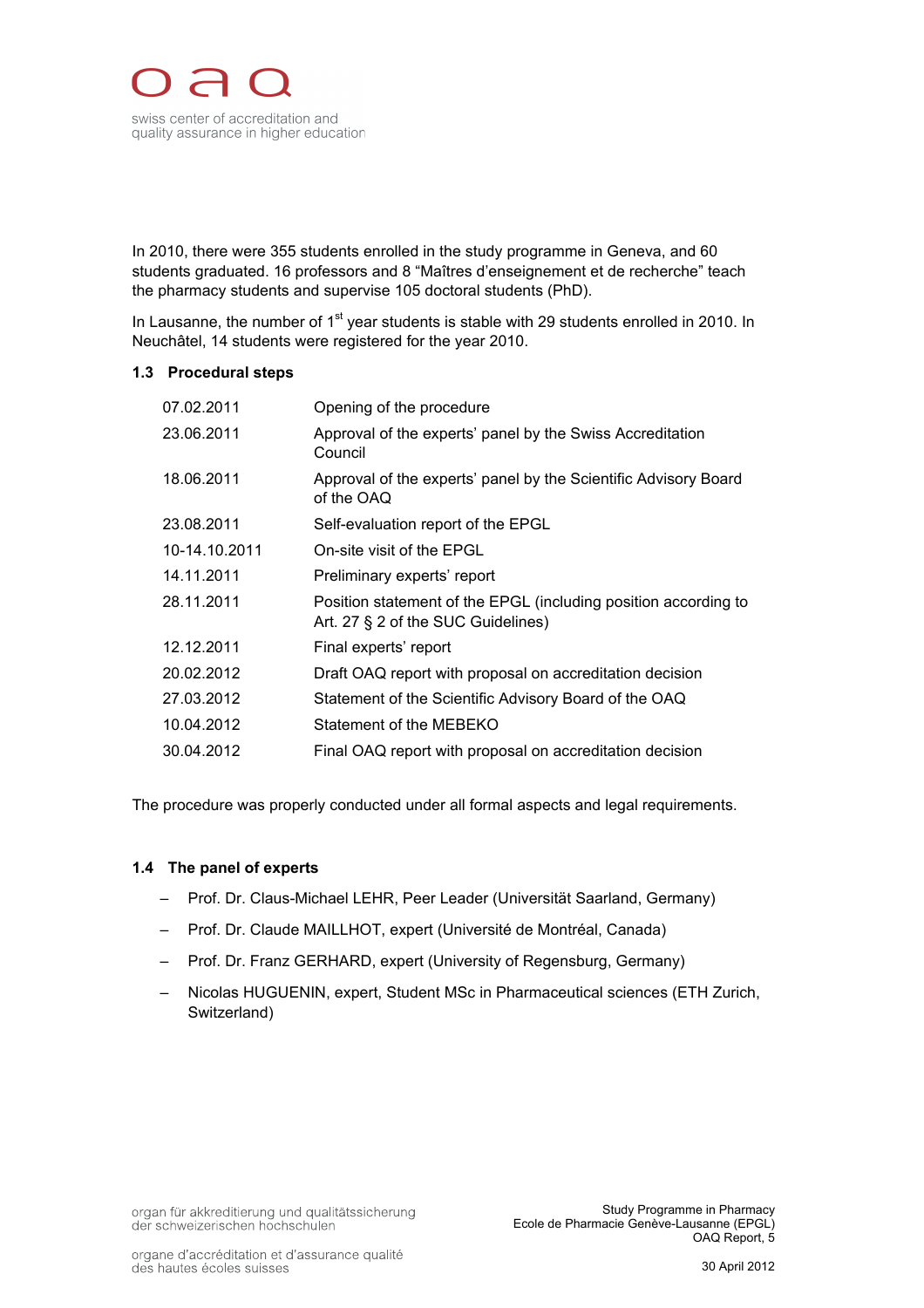## **1.5 Reference documents**

- Self-evaluation report prepared in view of the accreditation of the Study Programme in Pharmacy, University of Geneva, University of Lausanne, University of Neuchâtel, 23 August 2011.
- Experts' report, dated 12 December 2011
- Position statement of the EPGL (including position according to Art. 27 § 2 of the SUC Guidelines), dated 28 November 2011
- Statement of the MEBEKO, dated 10.04.2012

# **2 External Evaluation**

#### **2.1 The self-evaluation report**

The EPGL delivered its self-evaluation report in due time. The report, written in English, contains 88 pages completed by 72 appendices and fully complies with the recommendations of the OAQ. Each quality area is treated in one full chapter, and is concluded by an analysis including the main strengths and the points to be improved. Each sub-area comprises the status at the three universities, first at the UNIGE, and then, if applicable, at the UNIL and at the UNINE, giving a full view of the study programme.

The members of the experts' panel judged the report as being systematic and honest and was perceived as a highly helpful source to evaluate the study programme<sup>12</sup>.

## **2.2 The on-site visit**

 $\overline{a}$ 

The on-site visit took place at the School of Pharmaceutical Sciences, in Geneva, from October 10<sup>th</sup> to October 12<sup>th</sup> 2011, starting with a briefing of the expert team by the OAQ representative in the evening. Besides the students and staff from Geneva, representatives of the Universities of Lausanne and Neuchâtel were present in some of the sessions, as well as invited representatives of other stakeholders. The on-site-visit ended with a debriefing session, open for all interested participants in the accreditation process, during which the peer-leader exposed orally the main outcomes of the external assessment. The experts could only visit the facilities of the Geneva campus.

All the time, the team encountered a friendly and highly supportive atmosphere. The programme was rather tight, but nevertheless provided sufficient opportunities to get a complete impression of the programme, its facilities and the people involved. The persons

<sup>&</sup>lt;sup>12</sup> Expert's report, School of Pharmaceutical Sciences Geneva-Lausanne (EPGL), Faculty of Science, University of Geneva, University of Lausanne, University of Neuchâte, 12th December 2011, p.4. From now on cited as Experts' report.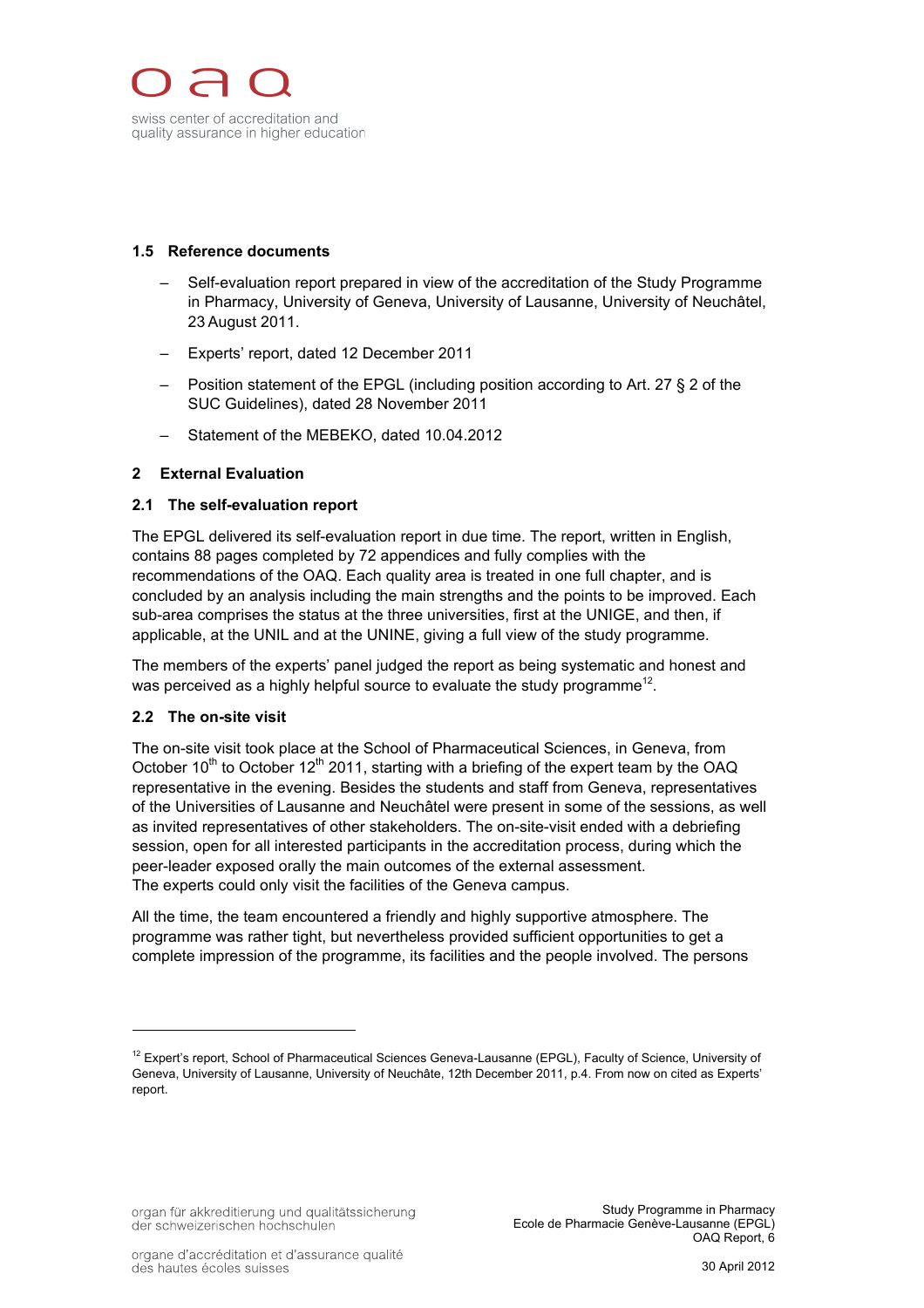interviewed were competent and collaborative, always responding to questions in an honest and open manner.<sup>13</sup>

#### **2.3 Assessment of the fulfilment of the quality standards by the experts**

Based on the individual examination areas, the experts have highlighted the following strengths of the unit under accreditation:

- Thanks to the excellent collaboration with Lausanne and Neuchâtel, the first-year students are well trained to successfully continue their studies in Geneva with a relatively small drop-out rate.
- Besides teaching, EPGL provides a highly dynamic research environment, which is particularly attractive also for foreign students to get a well structured formation at high level.
- $-$  The department enjoys active support by relevant stakeholders, such as e.g. PharmaSuisse.
- The expert panel was impressed to see "enseignement coordonné" as an example for interdisciplinary teaching and learning in clinical and practical pharmacy.
- A well-developed drug discovery, drug development and medicines and diseases module integrates different scientific disciplines, reflecting the entire value chain.
- Security measures and programs are well settled and convincingly implemented.
- The intermediate staff seems to be motivated and satisfied with the career perspectives.
- An excellent relation between teachers and students at all levels could be observed.
- There is adequate staffing with committed administrative personal.
- No gender or equal opportunity problems were observed. Recruiting policy and procedure for academic staff are transparent and well implemented.

As for the weaknesses, the expert panel has underlined the following:

- Programme evaluation activities are taking place but it appears necessary to organize all these activities in a formal quality assurance system.
- A mission statement with clearly formulated objectives was not immediately visible for the experts.

<sup>&</sup>lt;sup>13</sup> Experts' report, p.5.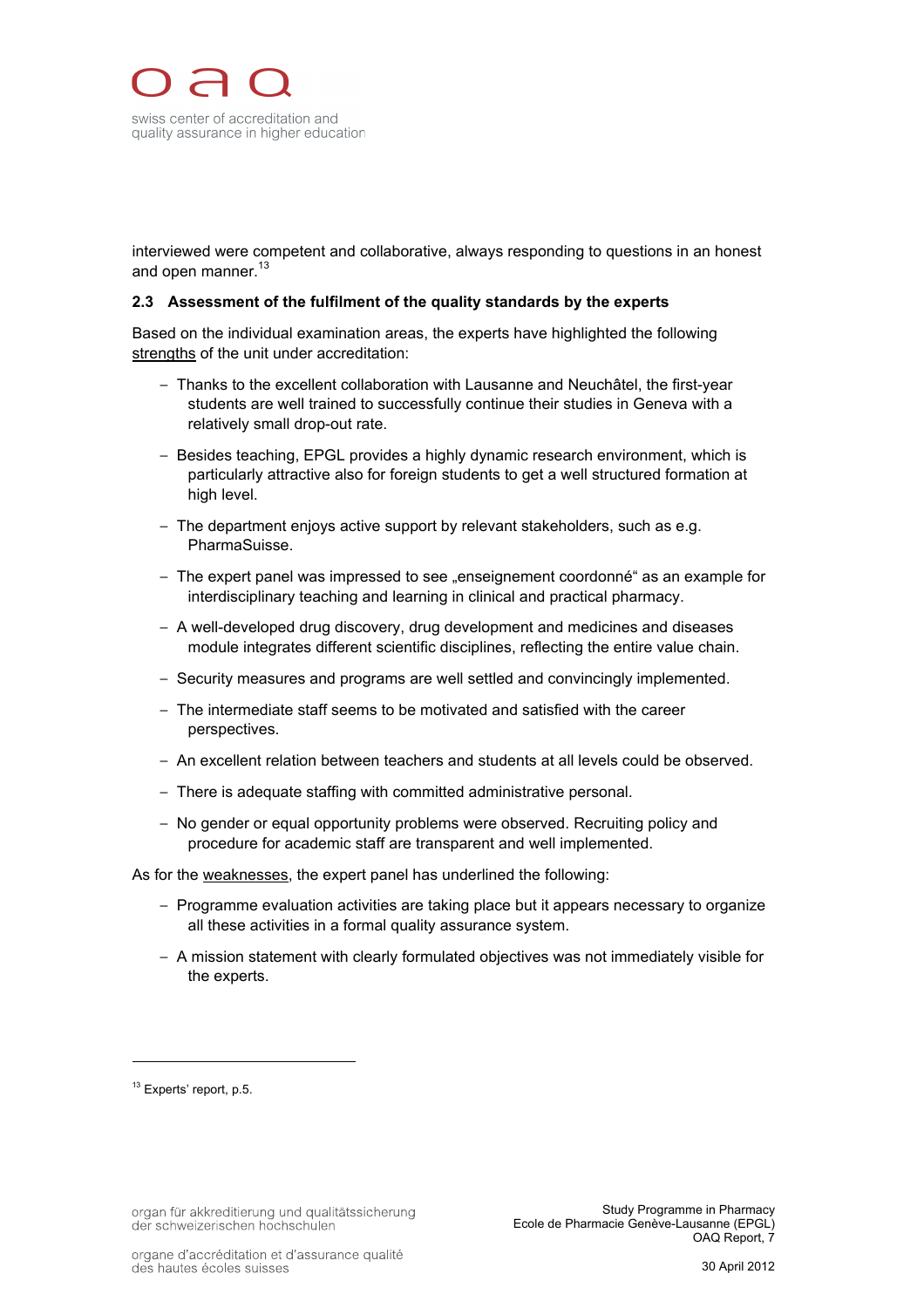

- The experts were surprised by the low mobility of students to leave the region or to go abroad in spite of provided financial support by national and European programs. Outgoing mobility should be further promoted and encouraged.
- The time frame (14 weeks) currently allowed for master thesis is ambitiously short. It should be prolonged to be in line with (inter)national standards.
- The education in patient-oriented aspects of pharmacy seems suffering from limited resources.
- The participation of students and intermediate staff in different committees is wished, but not obvious at all levels.
- There is a lack of incentives for well trained "pharmaciens formateurs" to engage in internships outside Geneva.
- Opportunities for transdisciplinary interactions with other health professions (e.g. medicine, nursing), especially during the internships, are poorly developed.

The experts have identified the following threats:

- Students might be not sufficiently exposed to the international dimension of their field of science and profession.
- ! Insufficient compatibility with curricula at other universities and recognition of externally taken courses and exams may lead to a loss of international visibility and reputation.
- The available resources in terms of space and budget may be not sufficient to cope with the increasing demand of well-trained pharmacists in Switzerland.

and the following opportunities for the study programme offered by the EPGL:

- ! The collaboration between Geneva, Lausanne and Neuchâtel ("3 campus situation") should allow to further increasing the admission of students in the first year and to make a stronger selection of good students.
- Financial Support from PharmaSuisse may allow developing a unique profile with a particular strength in patient-oriented pharmacy.
- The very well developed collaboration with external stakeholders (e.g. hospitals and industry) may become a role model in Europe.

In their report, the experts have indicated various recommendations for the quality improvement of the study programme and for its further development. Additionally they have formulated three conditions for accreditation with regard to the following sub-areas:

- Sub-area 1.1 Mission and Objectives (standards 1.1.1, 1.1.2, 1.1.3)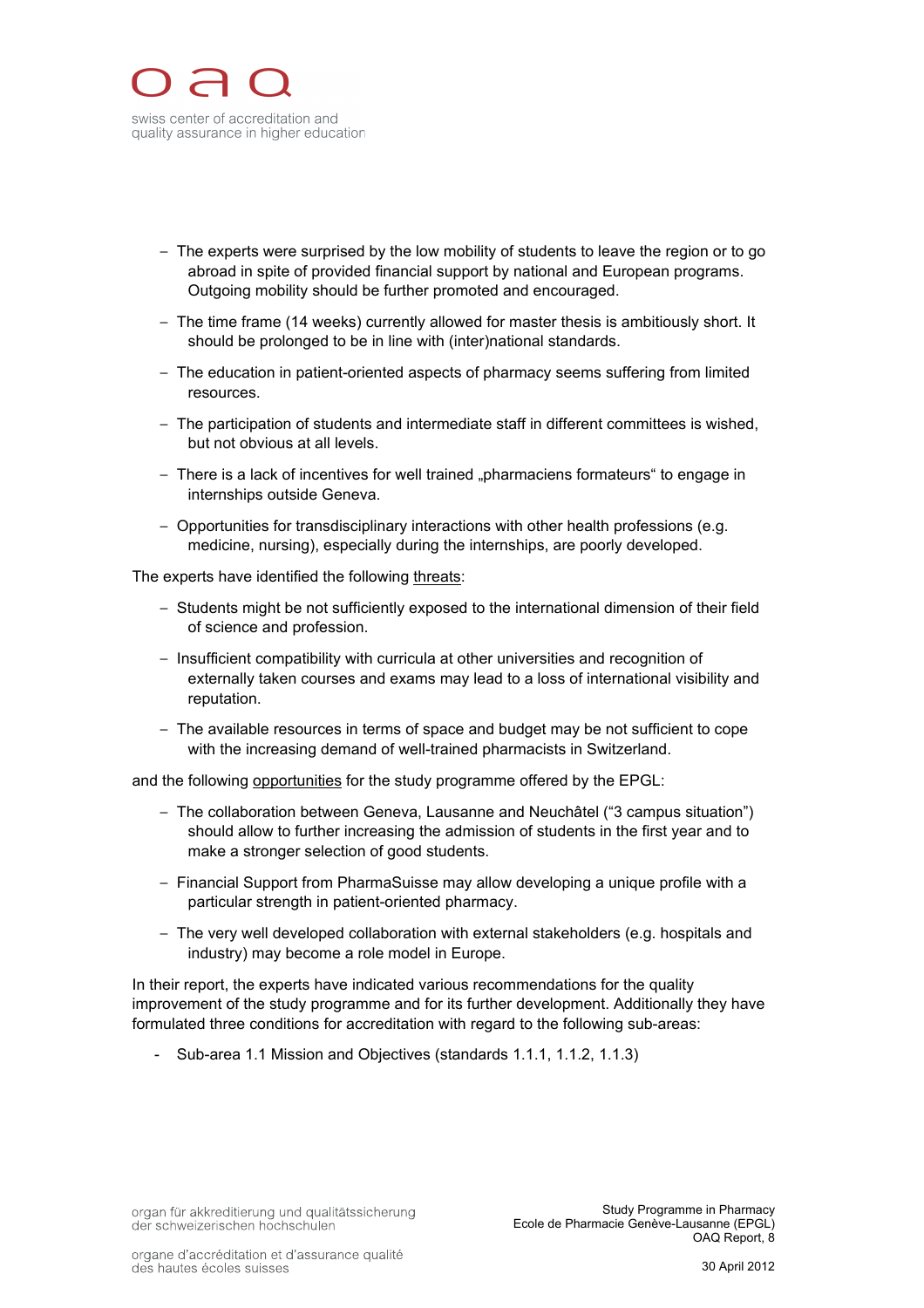

CONDITION 1: Formulate the mission statement and make it publicly visible, also consulting stakeholders and consistent with the strategic plan and research objectives.

- Sub-area 3.4 Student Representation (standard 3.4.1)

CONDITION 2: Representation of students must be formally integrated in the curriculum committee ("commission d'enseignement").

- Sub-area 7.1 Study Programme Evaluation (standards 7.1.1, 7.1.2)

CONDITION 3: The School of pharmacy must implement a formal programme evaluation system.

- Sub-area 9.1: Continuous Renewal / Quality Assurance (standard 9.1.1)

CONDITION 3 applies.

As a conclusion, the experts recommend the accreditation of the Study programme in Pharmacy of the EPGL (including 1<sup>st</sup> year at the Universities of Lausanne and Neuchâtel) with 3 conditions to be reviewed within 1 year after accreditation decision.

#### **2.4 Compliance with the legal requirements**

The expert panel concludes that the curriculum as implemented at the EPGL complies with the legal requirements foreseen by Art. 24 MedBG. They confirm that the students will reach the goals and qualifications for a later career as academically trained health professionals, and to participate in subsequent continuous education programmes.

## **2.5 Position statement of the unit under accreditation on the experts' report**

The EPGL accepts the experts' report and confirms that the comments found in the report were of positive and constructive nature. The EPGL has formulated factual corrections to the experts' report, which have mostly been integrated into the final version of the experts' report.

The EPGL has taken note of the conditions to be fulfilled for full accreditation, which already had been identified as problematic areas in the self-evaluation report. It also considers the recommendations to be very constructive and confirms that the majority of them will be implemented at medium term. 14

## **2.6 Consultation of the OAQ Scientific Advisory Board**

The OAQ sent the self-evaluation report, the expert report, the comments of the EPGL and the OAQ's draft report to its Scientific Advisory Board on February 21, 2012 for consultation.

<sup>&</sup>lt;sup>14</sup> Response of the EPGL to the Report of the Experts mandated with the Accreditation of the Study Program in Pharmacy at the School of Pharmacy Geneva-Lausanne, 28th November 2011, p.1. From now on cited as .Response of the EPGL".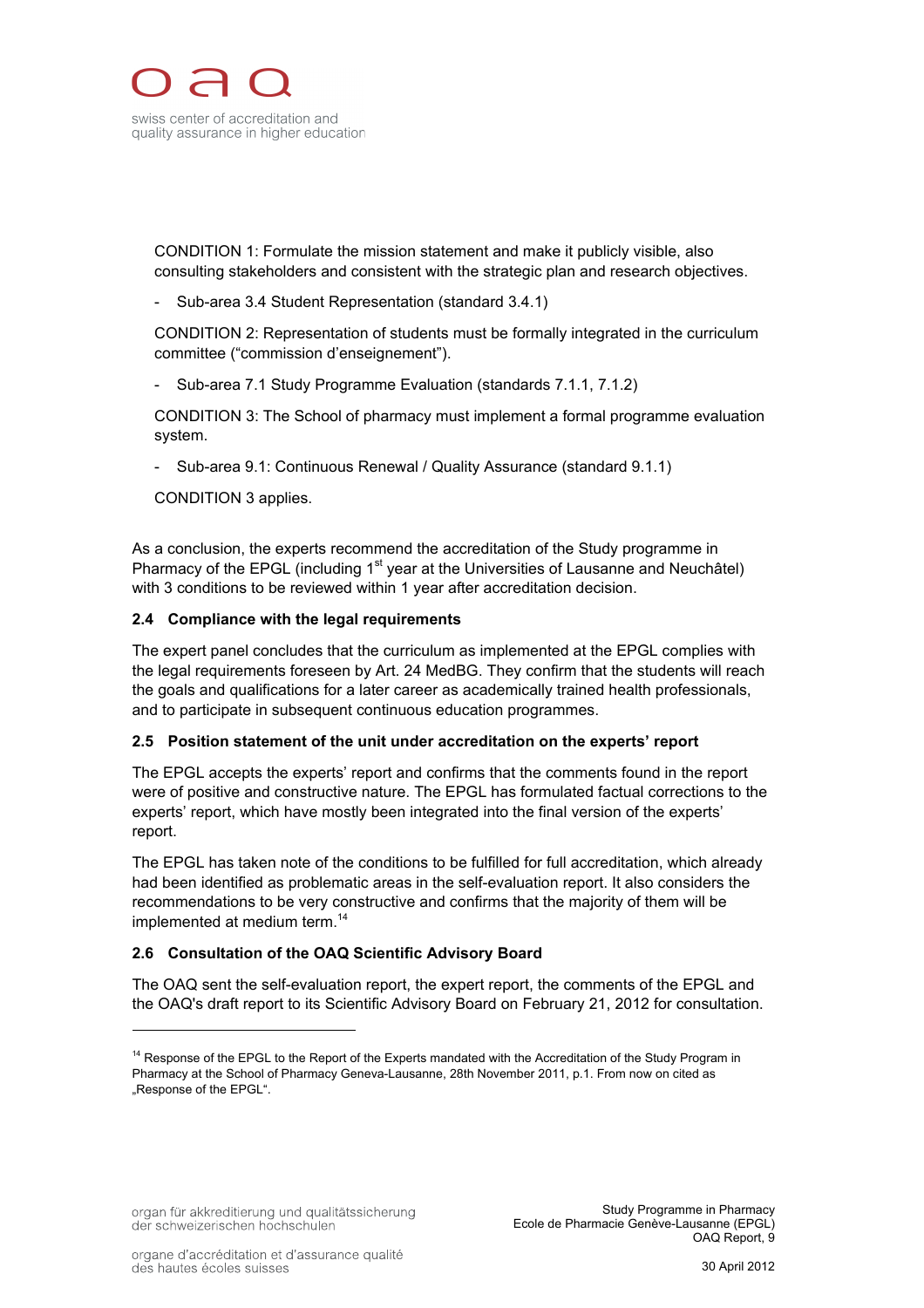On 27 March 2012 the OAQ Scientific Advisory Board confirmed that the procedure was properly conducted and supports the programme accreditation for a period of 7 years.

# **2.7 Consultation of the MEBEKO**

The OAQ sent the self-evaluation report, the experts' report, the comments of the EPGL and the OAQ's draft report to the MEBEKO on February 21, 2012 for the first consultation, according to Art. 27 § 5 MedBG. In its position statement dated 10 April 2012 the MEBEKO confirms that the procedure was properly conducted under all formal aspects and supports the conclusions reached by the experts.

# **2.8 Position statement of the "Ecole de Pharmacie Genève-Lausanne" according to Art. 27 § 2 of the SUC Accreditation Guidelines**

The EPGL stated in its response from 28 November 2011, that the three conditions will satisfactorily be met by implementing the following measures $15$ :

For condition 1, the visibility of the EPGL's missions will be increased. These missions have been detailed in the Strategic Plan 2011-2014, which was accepted by all academic institutions related to EPGL.

For condition 2, the representation of students in the Study Commission (commission d'enseignement) of EPGL will be realized by the participation of a student at the Bachelor's level, and one at the Master's level. These students will be selected by the student body.

For condition 3, a formal evaluation process will be established according to the systematic evaluation procedure of study programs established at UNIGE in late 2009.

The OAQ acknowledges the measures to be taken by the EPGL and believes that they will allow the EPGL to fulfil the conditions made by the experts within a time-span of 1 year.

## **3 Conclusion of the OAQ**

In order to comply with the accreditation criteria, not every single quality standard needs to be completely fulfilled. The recommendation for accreditation by the experts and the accreditation agency is the result of a global judgement taking into account evidences at the level of sub-areas of examination.

Based on the self-evaluation report, the experts' report, the comments of the EPGL on the expert's report, the statement of the MEBEKO and of the Scientific Advisory Board, the OAQ concludes that the Study Programme in Pharmacy of the EPGL (University of Geneva, University of Lausanne, University of Neuchâtel) fulfils to a large extent the Quality Standards of the FOPH for accreditation. It supports the accreditation of the programme for a

<sup>&</sup>lt;sup>15</sup> Response of the SPS, p.1.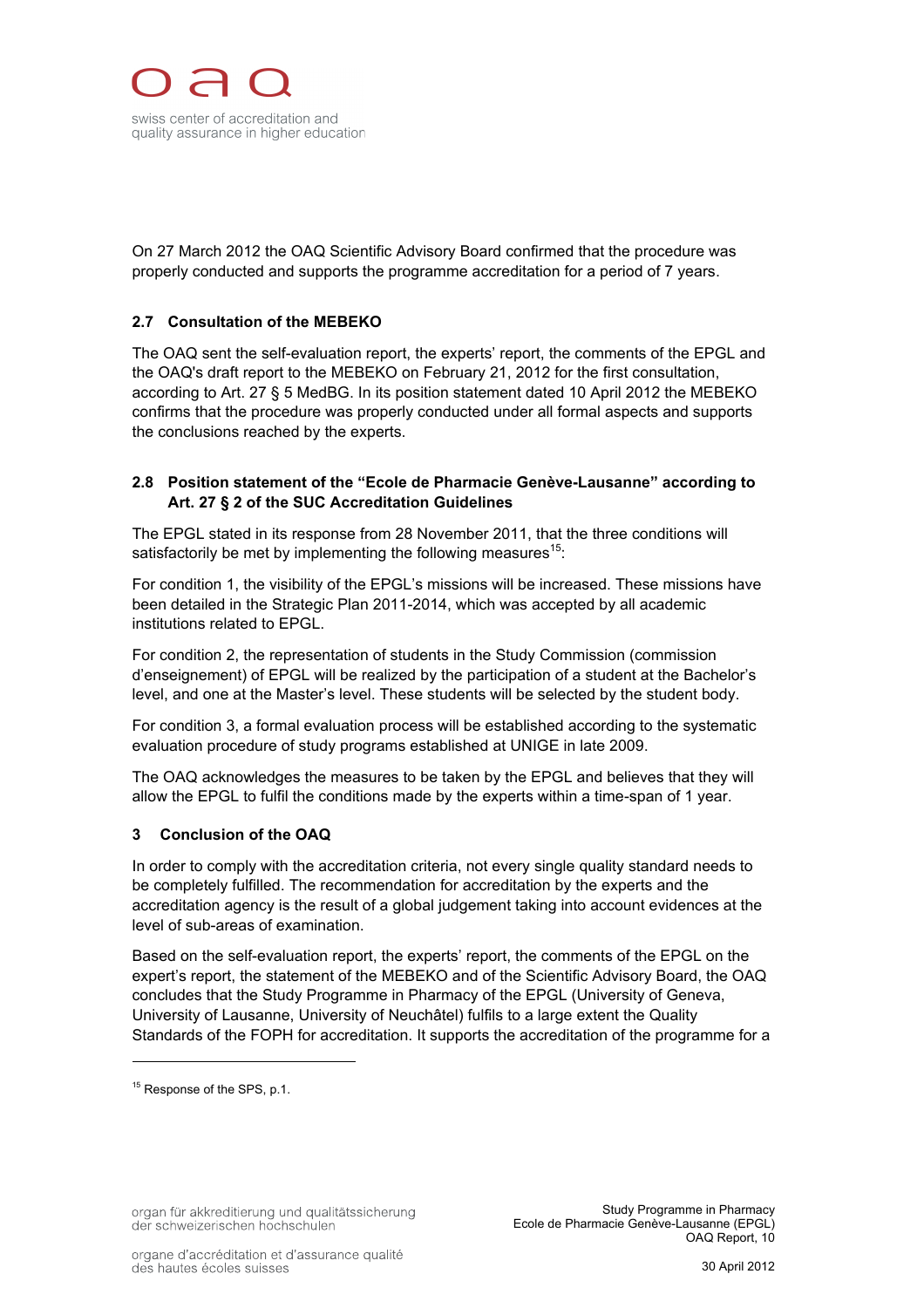

period of 7 years. The OAQ generally agrees with the conditions proposed in the experts' report, taking into account the following:

the positioning of the EPGL should be part of the mission statement of the University of Geneva and oriented as well on the mission of the faculty. The first condition should therefore be reformulated as follows:

*Coherently with the strategic plan and research objectives and in consultation with its stakeholders, the EPGL's mission must be oriented on the mission of the University of Geneva and of the faculty and be publicly visible.*

This condition addresses both the UFG and the MedBG criteria for accreditation.

– The second condition should be maintained:

*The representation of students must be formally integrated in the curriculum committee ("commission d'enseignement").*

This condition addresses exclusively the UFG criteria for accreditation.

– The third condition should be maintained:

*The School of pharmacy must implement a formal programme evaluation system*

This condition addresses both the UFG and the MedBG criteria for accreditation.

The recommendations formulated in the expert report are intended by the experts to contribute to the development of the quality of the study programme. The OAQ agrees with the recommendations of the experts.

#### **3.1 OAQ's proposal for accreditation according to UFG to the attention of the SUC**

Concluding that the Study Programme in Pharmacy of the EPGL (University of Geneva, University of Lausanne and University of Neuchâtel) fulfils to a large extent the accreditation standards pursuant to art. 10 of the Accreditation Guidelines, the OAQ thus recommends to the attention of the Swiss University Conference:

**Accreditation of the Study Programme in Pharmacy of the EPGL of the University of Geneva, the University of Lausanne and the University of Neuchâtel for a period of 7 years, with the following 3 conditions to be reviewed within a time-span of 1 year:**

– *Coherently with the strategic plan and research objectives and in consultation with its stakeholders, the EPGL's mission must be oriented on the mission of the University of Geneva and of the faculty and be publicly visible.*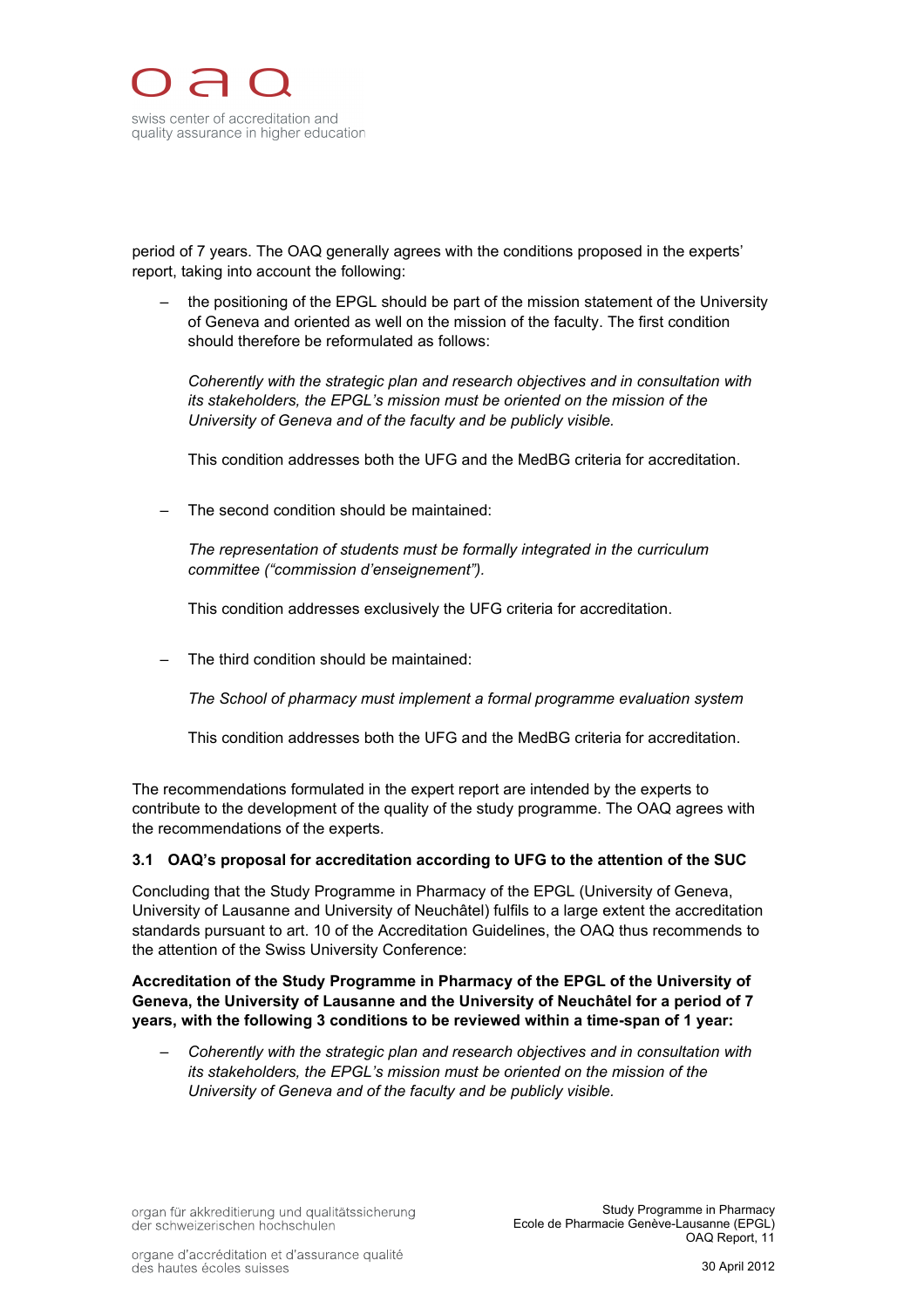

- *The representation of students must be formally integrated in the curriculum committee ("commission d'enseignement").*
- *The School of pharmacy must implement a formal programme evaluation system.*

# **3.2 OAQ's proposal for accreditation according to MedBG to the attention of the Swiss Accreditation Council**

Concluding that the Study Programme in Pharmacy of the EPGL (University of Geneva, University of Lausanne and University of Neuchâtel) fulfils to a large extent the objectives and accreditation criteria pursuant to Art. 4, 6, 7, 9 and 24 of the MedBG, the OAQ thus recommends to the attention of the Swiss Accreditation Council:

**Accreditation of the Study Programme in Pharmacy of the EPGL of the University of Geneva, the University of Lausanne and the University of Neuchâtel for a period of 7 years with the following 2 conditions to be reviewed within a time-span of 1 year:**

- *Coherently with the strategic plan and research objectives and in consultation with its stakeholders, the EPGL's mission must be oriented on the mission of the University of Geneva and of the faculty and be publicly visible.*
- *The School of pharmacy must implement a formal programme evaluation system.*

## **3.1 Antrag des OAQ auf Akkreditierung gemäss UFG an die SUK**

Das OAQ kommt zum Schluss, dass der Studiengang in Pharmazie von der EPGL (Universität Genf, Universität Lausanne und Universität Neuenburg) die Akkreditierungsstandards gemäss Art. 10 der SUK-Richtlinien in grossem Ausmass erfüllt.

**Daher beantragt das OAQ die Akkreditierung des Studiengangs in Pharmazie von der EPGL (Universität Genf, Universität Lausanne und Universität Neuenburg) für 7 Jahre, mit 3 Auflagen zu überprüfen innerhalb 1 Jahr nach Rechtskraft des Akkreditierungsentscheids:**

- *Im Einklang mit der strategischen Planung und den Forschungszielen und nach Konsultierung der Interessenvertreter, muss das Leitbild der EPGL auf das Leitbild der Universität Genf und der Fakultät ausgerichtet, und öffentlich zugänglich gemacht werden.*
- *Die Vertretung der Studierenden in der Studienkommission muss geregelt werden.*
- *Die EPGL muss ein formelles Verfahren der Programmevaluation einführen.*

## **3.2 Antrag des OAQ auf Akkreditierung gemäss MedBG an den Schweizerischen Akkreditierungsrat**

Das OAQ kommt zum Schluss, dass der Studiengang in Pharmazie von der EPGL (Universität Genf, Universität Lausanne und Universität Neuenburg) die Ziele und Akkreditierungskriterien gemäss Art. 4, 6, 7, 9 und 24 MedBG in grossem Ausmass erfüllt.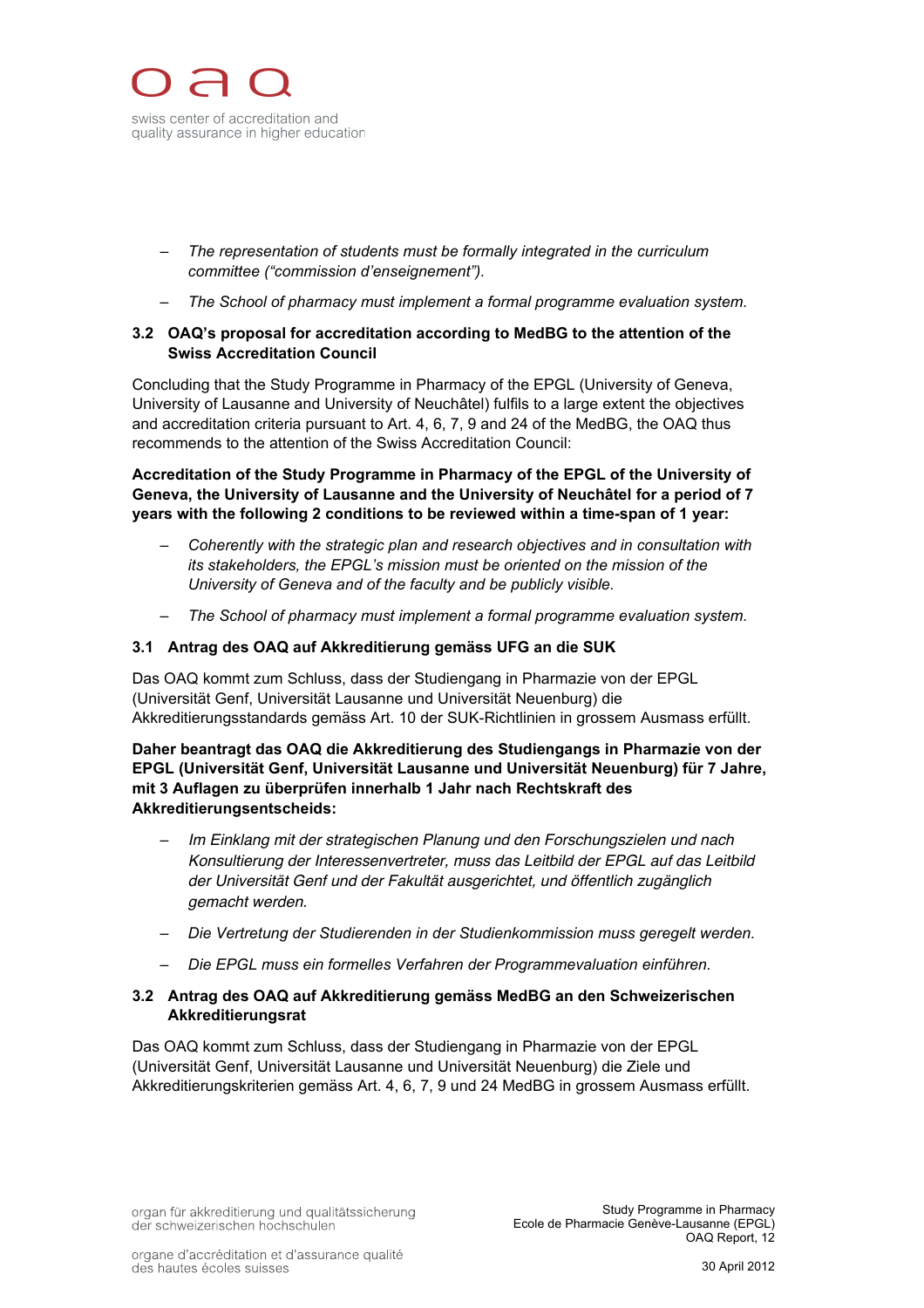

**Daher beantragt das OAQ die Akkreditierung des Studiengangs in Pharmazie von der EPGL (Universität Genf, Universität Lausanne und Universität Neuenburg) für 7 Jahre mit 2 Auflagen zu überprüfen innerhalb 1 Jahr nach Rechtskraft des Akkreditierungsentscheids:**

- *Im Einklang mit der strategischen Planung und den Forschungszielen und nach Konsultierung der Interessenvertreter, muss das Leitbild der EPGL auf das Leitbild der Universität Genf und der Fakultät ausgerichtet, und öffentlich zugänglich gemacht werden.*
- *Die EPGL muss ein formelles Verfahren der Programmevaluation einführen.*

## **3.1 Proposition de l'OAQ relative à l'accréditation selon la LAU adressée à la CUS**

L'OAQ certifie que la filière d'études en Pharmacie de l'EPGL (Université de Genève, Université de Lausanne et Université de Neuchâtel) satisfait dans une large mesure aux standards d'accréditation conformément à l'art. 10 des directives de la **CUS et propose l'accréditation de la filière d'études en Pharmacie de l'EPGL (Université de Genève, Université de Lausanne et Université de Neuchâtel) pour 7 ans, avec les 3 conditions suivantes, à remplir dans un délai de 1 an:**

- *De manière cohérente avec le plan stratégique et les objectifs de recherche, en consultation avec toutes les parties prenantes, la mission de l'EPGL doit s'orienter à*  la mission de l'Université de Genève ainsi qu'à celle de la faculté et avoir une *visibilité publique.*
- *Une représentation des étudiants doit être formellement intégrée dans la Commission d'Enseignement.*
- *L'EPGL doit mettre en œuvre un système d'évaluation formel de la filière.*

## **3.2 Proposition de l'OAQ relative à l'accréditation selon la LPMed adressée au Conseil suisse d'accréditation**

L'OAQ certifie que la filière d'études en Pharmacie de l'EPGL (Université de Genève, Université de Lausanne et Université de Neuchâtel) satisfait dans une large mesure aux objectifs et critères d'accréditation conformément aux Art. 4, 6, 7, 9 et 24 de la LPMéd **et propose l'accréditation de la filière d'études en Pharmacie de l'EPGL (Université de Genève, Université de Lausanne et Université de Neuchâtel) pour 7 ans, avec les 2 conditions suivantes, à remplir dans un délai de 1 an :**

- *De manière cohérente avec le plan stratégique et les objectifs de recherche, en consultation avec toutes les parties prenantes, la mission de l'EPGL doit s'orienter à*  la mission de l'Université de Genève ainsi qu'à celle de la faculté et avoir une *visibilité publique.*
- *L'EPGL doit mettre en œuvre un système d'évaluation formel de la filière.*